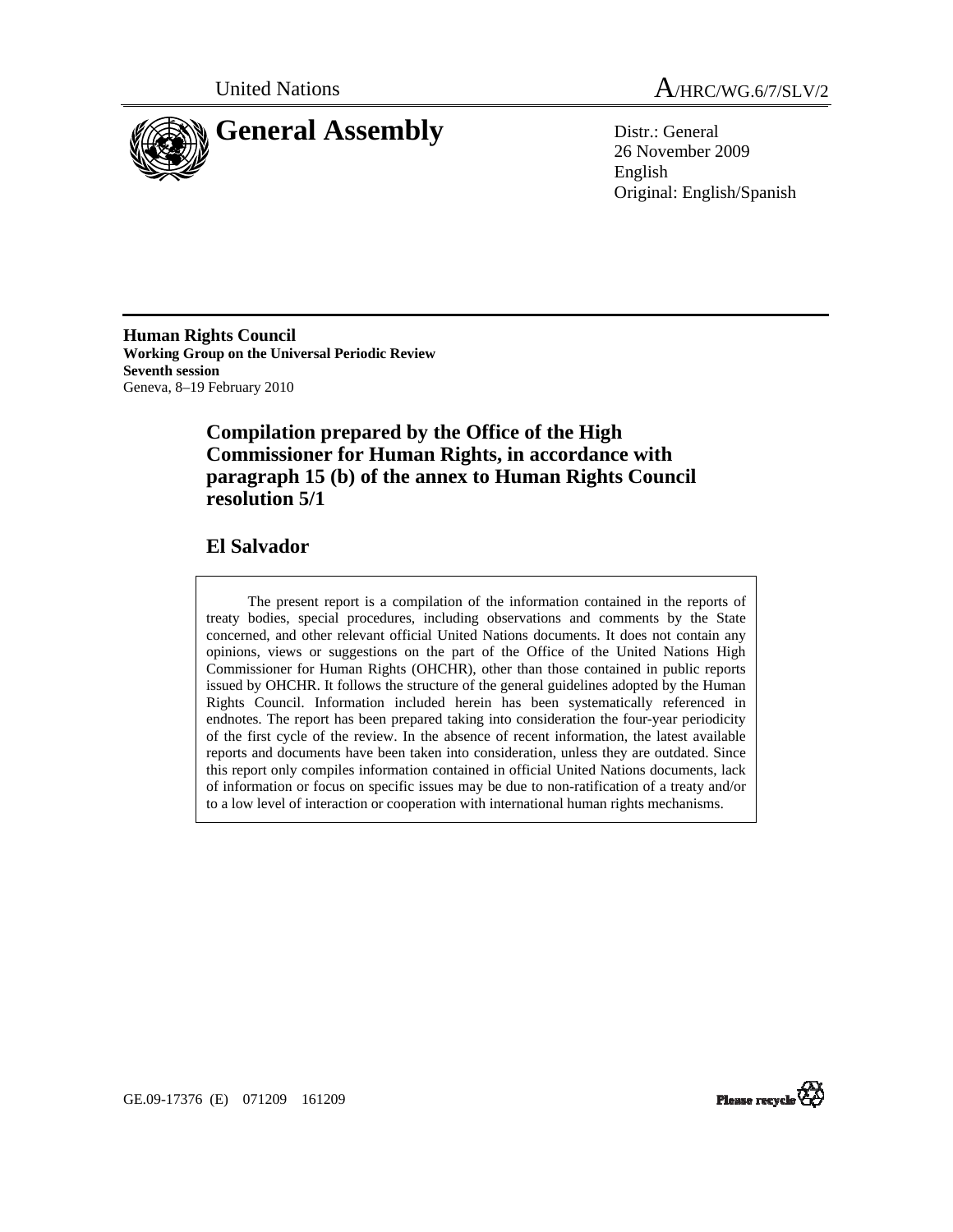# **I. Background and framework**

# **A. Scope of international obligations1**

| treaties <sup>2</sup> | Core universal human rights Date of ratification, accession Declarations<br>or succession | /reservations                                                           | Recognition of specific competences of treaty bodies                                                  |                                         |
|-----------------------|-------------------------------------------------------------------------------------------|-------------------------------------------------------------------------|-------------------------------------------------------------------------------------------------------|-----------------------------------------|
| <b>ICERD</b>          | 30 Nov. 1979                                                                              | None                                                                    | Individual complaints (art. 14):                                                                      | No.                                     |
| <b>ICESCR</b>         | 30 Nov. 1979                                                                              | None                                                                    |                                                                                                       |                                         |
| <b>ICCPR</b>          | 30 Nov. 1979                                                                              | None                                                                    | Inter-State complaints (art. 41):                                                                     | N <sub>o</sub>                          |
| <b>ICCPR-OP1</b>      | 6 June 1995                                                                               | Yes (art. $9$ , para. 2)                                                |                                                                                                       |                                         |
| <b>CEDAW</b>          | 19 Aug. 1981                                                                              | Yes (art. 29, para. 1)                                                  | $\overline{\phantom{a}}$                                                                              |                                         |
| <b>CAT</b>            | 17 June 1996                                                                              | None                                                                    | Inter-State complaints (art. 21):<br>Individual complaints (art. 22):<br>Inquiry procedure (art. 20): | N <sub>0</sub><br>N <sub>0</sub><br>Yes |
| <b>CRC</b>            | 10 July 1990                                                                              | None                                                                    |                                                                                                       |                                         |
| OP-CRC-AC             | 18 April 2002                                                                             | Binding declaration<br>under article 3:16<br>years                      |                                                                                                       |                                         |
| OP-CRC-SC             | 17 May 2004                                                                               | Yes                                                                     |                                                                                                       |                                         |
| <b>ICRMW</b>          | 14 March 2003                                                                             | Yes (arts. $92$ , paras. 1,<br>$46, 47, 48$ ; and $61$ ,<br>para. $4$ ) | Inter-State complaints (art. 76):<br>Individual complaints (art. 77):                                 | N <sub>0</sub><br>N <sub>0</sub>        |
| <b>CRPD</b>           | 14 Dec. 2007                                                                              | Yes                                                                     |                                                                                                       |                                         |
| <b>CRPD-OP</b>        | 14 Dec. 2007                                                                              | Yes                                                                     | Inquiry procedure (arts. 6 and 7):                                                                    | Yes                                     |

Core treaties to which El Salvador is not a party: OP-ICESCR<sup>3</sup> (signature only, 2009) ICCPR-OP 2, OP-CEDAW, (signature only, 2001), OP-CAT and CED.

| Other main relevant international instruments                                      | Ratification, accession or succession |
|------------------------------------------------------------------------------------|---------------------------------------|
| Convention on the Prevention and Punishment of the Crime of Genocide               | Yes                                   |
| Rome Statute of the International Criminal Court                                   | No.                                   |
| Palermo Protocol <sup>4</sup>                                                      | Yes                                   |
| Refugees and stateless persons <sup>5</sup>                                        | Yes, except 1954 and 1961 Conventions |
| Geneva Conventions of 12 August 1949 and Additional Protocols thereto <sup>6</sup> | Yes                                   |
| $\mathrm{ILO}$ fundamental conventions <sup>7</sup>                                | Yes                                   |
| <b>UNESCO</b> Convention against Discrimination in Education                       | No.                                   |

1. El Salvador was invited by several treaty bodies and special procedures to continue to accelerate the process of ratification of the OP-CEDAW; $^8$  ratify CED; $^9$  take steps to ratify ILO Convention No. 169 concerning Indigenous and Tribal Peoples in Independent Countries;<sup>10</sup> and to make the declarations provided for under article 14 of ICERD,<sup>11</sup> articles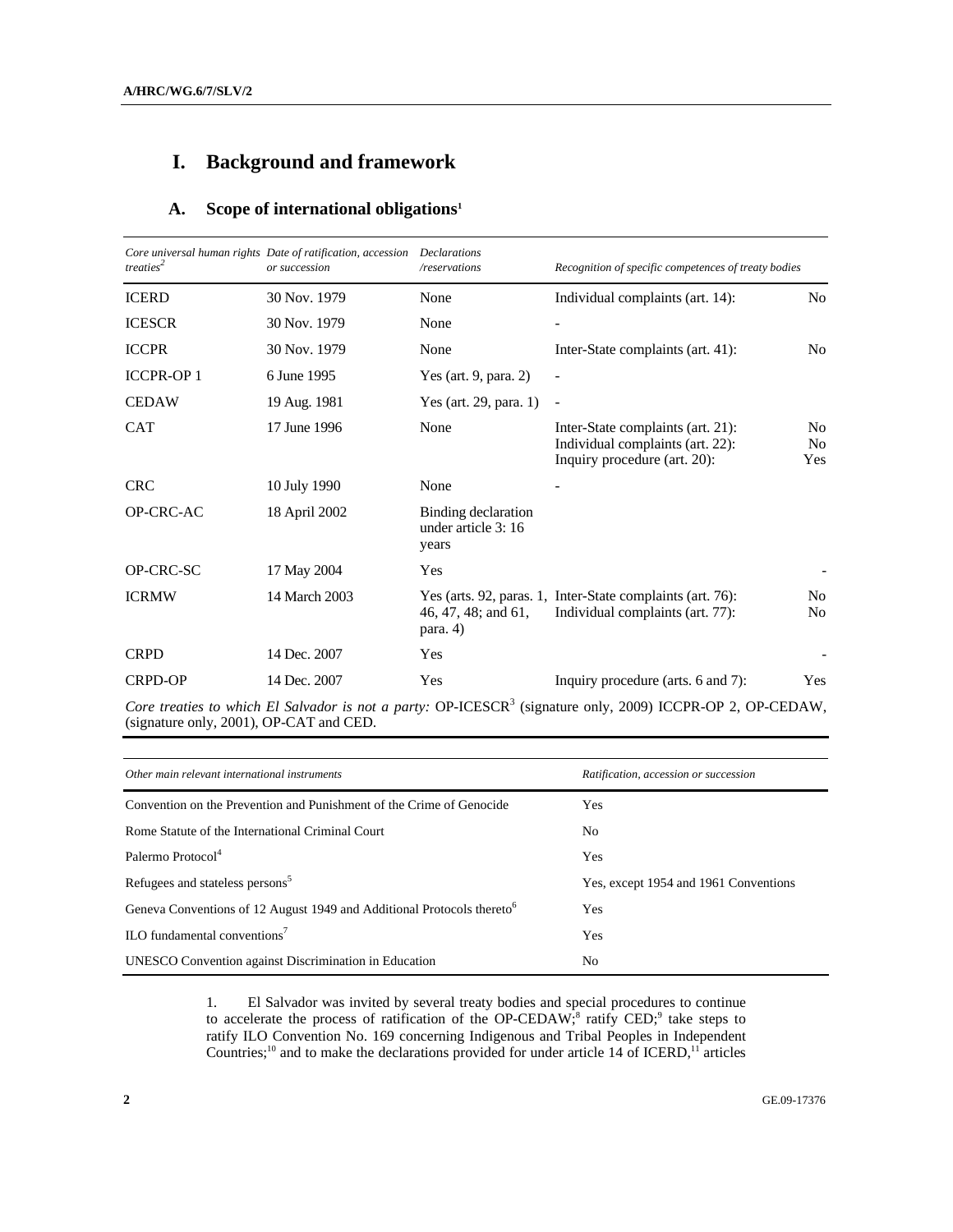21 and 22 of CAT<sup>12</sup> and articles 76 and 77 of ICRMW.<sup>13</sup> Additionally, El Salvador was invited to consider ratifying the Rome Statute of the International Criminal Court<sup>14</sup> and the UNESCO Convention against Discrimination in Education,<sup>15</sup> OP-CAT,<sup>16</sup> OP-ICESCR and OP-ICCPR2.17

#### **B. Constitutional and legislative framework**

2. UNICEF reported that in 2009 the Legislative Assembly unanimously approved the Law for Integral Protection of Children and Adolescents.<sup>18</sup>

3. In 2009, the ILO Committee of Experts on the Application of Conventions and Recommendations noted that the preliminary draft Act on migration and the status of foreigners was currently under consultation and revision.<sup>19</sup>

4. In 2009, the Committee against Torture (CAT) recommended, inter alia, that the State party should ensure that all the acts of torture referred to in the Convention were considered to be offences in its penal legislation.<sup>20</sup>

5. The Committee also welcomed the adoption of the Special Act on the Protection of Victims and Witnesses 2006.<sup>21</sup>

# **C. Institutional and human rights infrastructure**

6. The "*Procuraduría para la Defensa de los Derechos Humanos*" (PDDH) was accredited with "A status" by the International Coordinating Committee of National Institutions for the Promotion and Protection of Human Rights (ICC) in 2006.<sup>22</sup>

7. In 2003, the Human Rights Committee (HR Committee) urged El Salvador to, inter alia, support the Office of the PDDH and provide it with full institutional backing so as to ensure its independence.<sup>23</sup> UNICEF noted that the Office of the PDDH has improved its capacity to monitor the fulfilment of child rights.<sup>24</sup> In 2009, CAT regretted the allegations of interference in the work of that national institution and of threats during its investigations and urged the State party to protect its activities and to assign to it an adequate budget.<sup>25</sup>

8. The Committee on the Elimination of Discrimination against Women (CEDAW),<sup>26</sup> the Working Group on Enforced and Involuntary Disappearances,<sup>27</sup> the Committee on Economic, Social and Cultural Rights (CESCR),<sup>28</sup> CRC<sup>29</sup> and the Committee on the Elimination of Racial Discrimination (CERD)<sup>30</sup> invited Salvadoran authorities to strengthen their cooperation with non-governmental organizations and civil society.

### **D. Policy measures**

9. In 2009, the ILO Committee of Experts noted that the "National Plan for the elimination of the worst forms of child labour (2006–2009)" provided for measures to improve the education system, $31$  and that a second National Plan will be drawn up.<sup>32</sup> In 2008, CEDAW welcomed the National Policy on Women 2005–2009 and the Solidarity Network Programme aiming at, inter alia, providing basic services to families living in extreme poverty.<sup>33</sup>

10. CESCR noted with concern the adverse effects of the implementation of the Free Trade Agreement on the rights by the most vulnerable sectors of the population and recommended that El Salvador assess this impact, adopt remedial measures, and consider the possibility of re-establishing the Forum for Economic and Social Consultation.<sup>34</sup>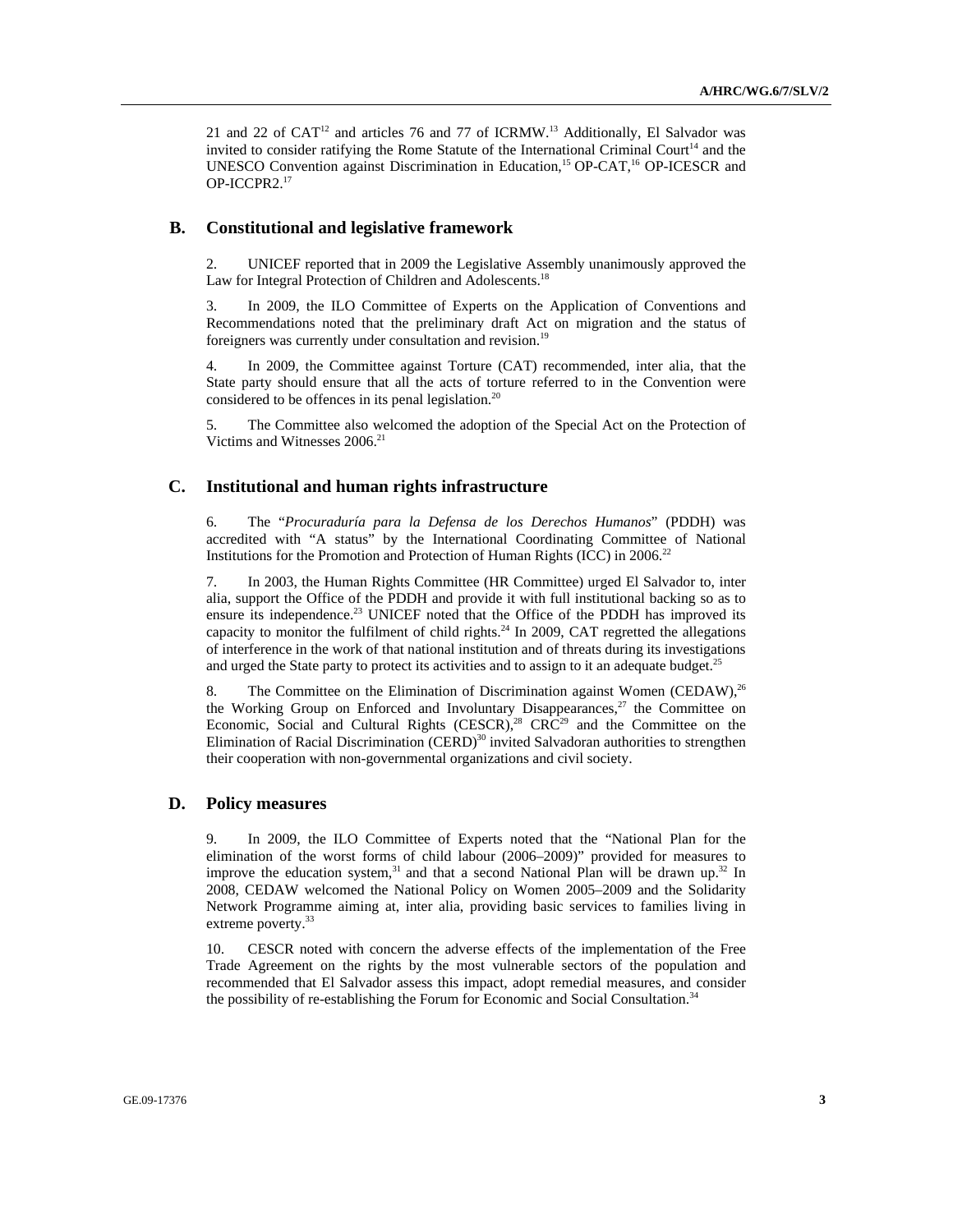# **II. Promotion and protection of human rights on the ground**

# **A. Cooperation with human rights mechanisms**

## **1. Cooperation with treaty bodies**

| Treaty body <sup>35</sup> | Latest report submitted<br>and considered | Latest concluding<br>observations | Follow-up response       | Reporting status                                                           |
|---------------------------|-------------------------------------------|-----------------------------------|--------------------------|----------------------------------------------------------------------------|
| <b>CERD</b>               | Feb. 2005                                 | Mar. 2006                         | Overdue since April 2007 | Fourteenth and fifteenth reports submitted<br>May 2009                     |
| <b>CESCR</b>              | Dec. 2004                                 | Nov. 2006                         | ٠                        | Third, fourth and fifth report due Dec. 2010                               |
| <b>HR</b> Committee       | <b>July 2002</b>                          | <b>July 2003</b>                  | Overdue since July 2004  | Sixth report submitted Jan. 2009                                           |
| <b>CEDAW</b>              | April 2007                                | Nov. 2008                         | Due Nov. $2010$          | Eighth and ninth report due 2014                                           |
| <b>CAT</b>                | <b>July 2007</b>                          | Nov. 2009                         |                          | Third report due Nov. 2013                                                 |
| <b>CRC</b>                | <b>July 2002</b>                          | June 2004                         |                          | Third and fourth report submitted Feb.<br>2008                             |
| OP-CRC-AC                 | Jan. 2005                                 | June 2006                         |                          | Information included in CRC third and<br>fourth report submitted Feb. 2008 |
| OP-CRC-SC                 |                                           |                                   |                          | Initial report submitted April 2008                                        |
| <b>CMW</b>                | Aug. 2007                                 | Nov. 2008                         |                          | Second report due Dec. 2010                                                |
| <b>CRPD</b>               |                                           |                                   |                          | Initial report due May 2010                                                |

# **2. Cooperation with special procedures**

| Standing invitation issued                             | N <sub>0</sub>                                                                                                                                                                                                                                          |  |  |
|--------------------------------------------------------|---------------------------------------------------------------------------------------------------------------------------------------------------------------------------------------------------------------------------------------------------------|--|--|
| Latest visits or mission reports                       | Special Rapporteur on mercenaries (6-10 May 2002); <sup>36</sup> Special<br>Rapporteur on Violence against women $(2-7)$ February 2004); <sup>37</sup><br>Working Group on Enforced or Involuntary Disappearances (5-7<br>February $2007$ <sup>38</sup> |  |  |
| Visits agreed upon in principle                        |                                                                                                                                                                                                                                                         |  |  |
| Visits requested and not yet agreed upon               | Special Rapporteur on extrajudicial summary or arbitrary executions<br>(requested in 2006)                                                                                                                                                              |  |  |
| Follow-up to visits                                    |                                                                                                                                                                                                                                                         |  |  |
| Facilitation/cooperation during missions               | The members of the Working Group on Enforced or Involuntary<br>Disappearances expressed their deep gratitude for the support given by<br>the Government to ensure the success of the visit. <sup>39</sup>                                               |  |  |
| Responses to letters of allegations and urgent appeals | During the period under review, seven communications were sent<br>concerning, inter alia, particular groups and one woman. The<br>Government replied to five communications representing replies to 71<br>per cent of communications sent.              |  |  |
| Responses to questionnaires on thematic issues $40$    | El Salvador responded to 7 of the 16 questionnaires sent by<br>special procedures mandate holders, $41$ within the deadlines. $42$                                                                                                                      |  |  |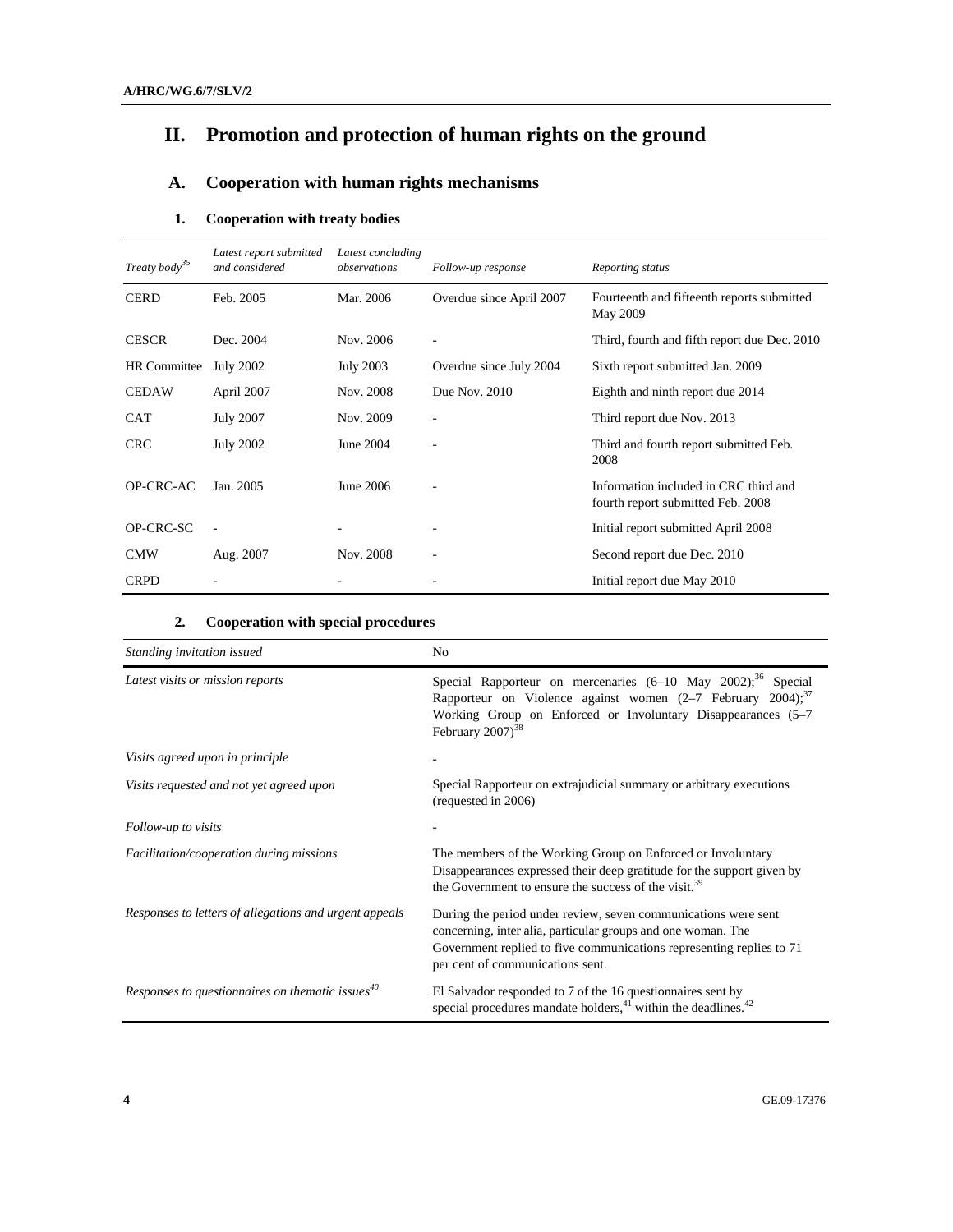11. In 2008, the Working Group on Enforced and Involuntary Disappearances sent a letter to the Government requesting a report on the implementation of the recommendations of the Working Group following its country visit in 2007, regretting that no such report was received.<sup>43</sup>

12. CAT appreciated the invitations extended to the Working Group on Enforced or Involuntary Disappearances and to the Special Rapporteur on violence against women, its causes and consequences.<sup>44</sup>

## **B. Implementation of international human rights obligations, taking into account applicable international humanitarian law**

#### **1. Equality and non-discrimination**

13. Notwithstanding various measures taken, CESCR, in 2006, noted with concern the discrimination faced by women<sup>45</sup> and CEDAW, in 2008, also expressed concern at the pervasiveness of patriarchal attitudes and deep-rooted stereotypes which constitute serious obstacles to women's enjoyment of their human rights.46 CEDAW called for measures to modify social and cultural attitudes which are the root causes of most forms of violence targeting women, in particular murders motivated by gender prejudice. $47$ 

14. CEDAW recommended that El Salvador raise public awareness about the importance of temporary special measures, introduce them in the employment and political fields.<sup>48</sup>

15. CESCR noted with concern that the youth gangs *(maras)* are composed mainly of socially and economically marginalized young men, and that most of the gangs have arisen owing to problems such as unemployment, the use of child labour, urban violence and family disintegration.<sup>49</sup> CRC recommended that El Salvador adopt comprehensive strategies that address, inter alia, the root causes of violence and crime among adolescents, including policies for social inclusion of marginalized adolescents; and measures to improve access to education, employment and recreational and sports facilities.<sup>50</sup>

16. In 2006, CERD noted the discrepancy between the assessment made by El Salvador, according to which its society is ethnically homogenous and reliable reports indicating that indigenous peoples, such as the Nahua-Pipil, the Lencas and the Cacaotera live in the country.51 It also expressed concern at assertions by El Salvador that there is no racial discrimination in the country.<sup>52</sup> CESCR was concerned that, despite the constitutional recognition of indigenous peoples, their economic, social and cultural rights are not guaranteed in practice.<sup>53</sup> CERD encouraged El Salvador to step up its efforts to improve the enjoyment of such rights by the indigenous peoples, and especially to take steps to guarantee them land ownership and access to drinking water.<sup>54</sup>

17. CRC was concerned at the persistent discrimination faced by indigenous children, children with disabilities and girls and recommended that El Salvador intensify its efforts to prevent and eliminate all forms of de facto discrimination.<sup>55</sup>

18. CMW encouraged El Salvador, inter alia, to intensify its efforts to ensure that all migrant workers and their families enjoy the rights provided for in the Convention without any discrimination.<sup>56</sup>

#### **2. Right to life, liberty and security of the person**

19. CAT noted with satisfaction the elimination of the death penalty and recommended that it should also be eliminated for certain military offences stipulated in military legislation during a state of international war. $57$ 

20. In 2007, the Working Group on Enforced and Involuntary Disappearances had 2,270 cases pending for clarification concerning the whereabouts or fate of the victims of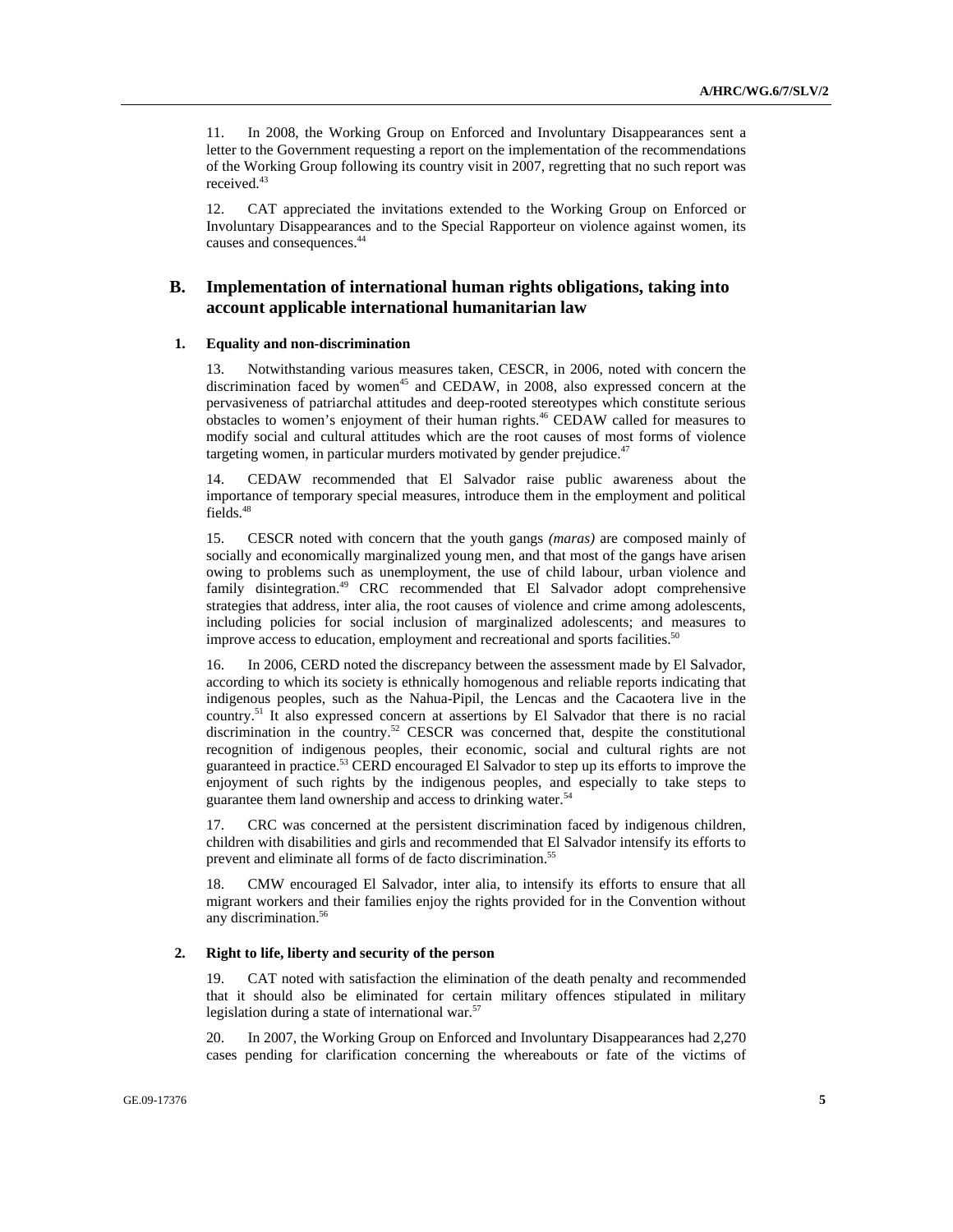enforced disappearances, dating from the internal armed conflict. This fell far short of the Report of the Commission on the Truth estimates that more than 5,500 persons may have been the victims of enforced disappearance.<sup>58</sup>

21. The 2007 annual report of the Resident Coordinator noted that high levels of violence, delinquency and insecurity continue to be priority concerns.<sup>59</sup> In 2005, the Secretary-General reported that violence is widespread, noting that the World Health Organization considers a homicide rate of more than 10 per 100,000 inhabitants per year to be an epidemic.<sup>60</sup> UNICEF referred to reports that homicide rates had decreased from 2007 to 2008, from 61 to 49.6 per 100,000 inhabitants.<sup>61</sup>

22. CRC expressed concern about the disproportionately high number of children who are victims of crimes, violence and homicides.<sup>62</sup> UNICEF in 2009 reported that around 241 children were killed during the first semester of 2009, mostly from 13 to 17 years of age.<sup>63</sup> Between January and July 2009, there were 448 cases of rape perpetrated against minors recorded. Likewise, injuries against minors are of concern, with the National Civil Police (PNC) recording a total of 273 injuries during the same time period.<sup>64</sup>

23. CESCR,<sup>65</sup> the HR Committee<sup>66</sup> and CEDAW remained concerned at the prevailing high incidence of violence against women.<sup>67</sup> CAT recommended that the State party intensify its efforts to prevent and combat violence against women and girls, and in particular sexual abuse, domestic violence and the violent deaths of women. It declared that such crimes should not go unpunished.<sup>68</sup>

24. CAT noted with concern that 4,000 members of the armed forces had been assigned to police units known as the Joint Task Forces for work on policing tasks instead of reinforcing the police.<sup>69</sup>

25. CAT recommended that a prompt, thorough, impartial and effective investigation be carried out of all reports of torture and ill-treatment committed by personnel of the security forces. Such investigations should be in the hands of an independent body.<sup>70</sup>

26. The HR Committee expressed concern at the incidents of people being attacked, or even killed, on account of their sexual orientation, and at the small number of investigations mounted into such illegal acts. $71$ 

27. In 2009, the ILO Committee of Experts requested the Government to provide its observations on reported serious acts of violence against trade unionists and the detention of a trade union leader.<sup>72</sup>

28. CESCR<sup>73</sup> and the HR Committee<sup>74</sup> expressed concern about various reports of threats received by the members of the Office of the PDDH and the Procurator herself in the exercise of their duties. In 2009, CAT expressed a similar concern about this and about the fact that such acts might remain unpunished.<sup>75</sup>

29. CAT was concerned about the length of pretrial detention and the high number of persons thus detained.<sup>76</sup>

30. In 2009 CAT<sup>77</sup> and in 2003 the Human Rights Committee<sup>78</sup> expressed their concern about the serious problem of overcrowding. According to El Salvador, the prison population is 21,671 against a capacity of 9,000. It also regretted the high levels of violence among prisoners and the lack of surveillance in prisons, which has led to deaths among prisoners. CRC was deeply concerned about the incidence of torture and ill-treatment and the generalized disrespect for fundamental human rights in centres for juvenile offenders.<sup>79</sup> CAT also emphasized that inspections of women's private parts could constitute cruel or degrading treatment and that the State party should ensure that such inspections are carried out only when necessary.<sup>80</sup>

31. CAT noted with concern the allegations concerning the transfer of detainees to the Security Centre without an official warrant, the complaints of solitary confinement and the conditions of detention under the Special Internment Regime.<sup>81</sup>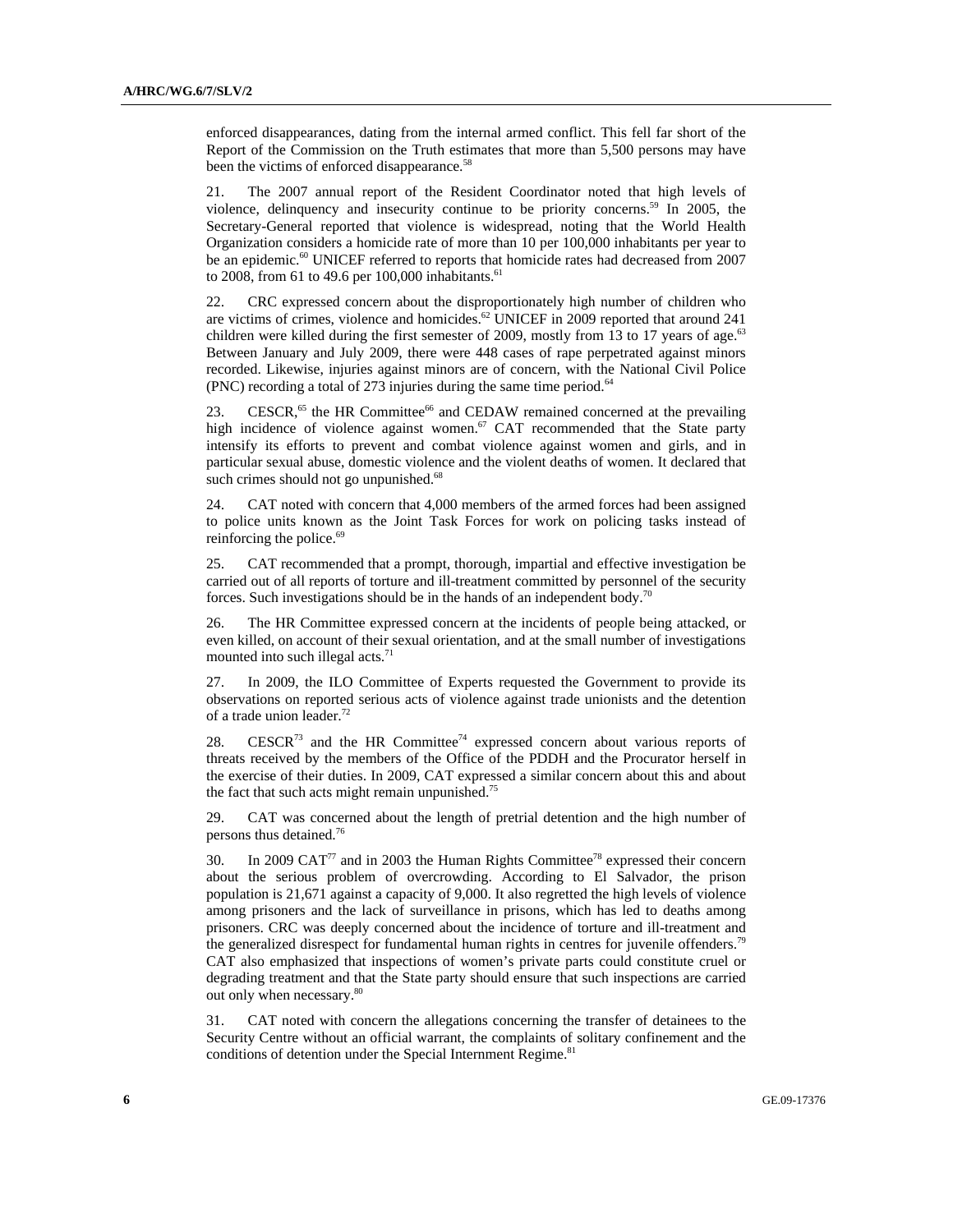32. A 2009 UNODC report observed that the majority of identified victims with Salvadoran citizenship were internally trafficked. $82$  CAT regretted that officials suspected of such acts were not investigated, tried and properly punished.<sup>83</sup>

33. UNICEF referred to estimates that 9.8 per cent of the population between 5 to 17 years of age is involved in child labour.<sup>84</sup> CESCR,<sup>85</sup> CEDAW<sup>86</sup> and the ILO Committee of Experts $8^7$  expressed concern at the persistence of child labour, with CRC particularly concerned about the high number of child domestic workers, and about children working in sugar cane plantations and other hazardous conditions.<sup>88</sup>

#### **3. Administration of justice, including impunity, and the rule of law**

34. CAT recommended that the full independence of the judiciary be guaranteed and that an independent body be established to safeguard it.<sup>89</sup>

35. The Working Group on Enforced and Involuntary Disappearances noted in its 2007 mission report that the Secretary-General submitted to the General Assembly an assessment of the non-compliance with the recommendations of the Commission on the Truth, referring to the approval of the amnesty act as a clear instance of the rejection of its findings. $90$  The Working Group recommended that El Salvador take effective steps to guarantee and implement the rights to justice, truth, redress and rehabilitation.<sup>91</sup> CAT urged the State party to repeal the General Amnesty (Consolidation of the Peace) Act.<sup>92</sup>

36. The Working Group on Enforced and Involuntary Disappearances called on the relevant authorities to make available to the interested parties any information and documentation that might still be restricted, in order to improve the results of the search for disappeared persons, in full exercise of the right to information. It urged the Legislative Assembly to revoke any legal provisions impeding the implementation of this recommendation and to create a legal framework on transparency and access to information.<sup>93</sup>

37. CAT noted with concern that widespread impunity is one of the main reasons why torture has not been eradicated $94$  and recommended that the State party press ahead with legislative reforms to set up an independent body to monitor the behaviour and discipline of the police forces. The State party should also ensure that no act carried out by the police forces in violation of the Convention went unpunished and that investigations into such acts were effective, transparent and carried out under the criminal law.<sup>95</sup>

38. CERD expressed concern at the difficulties facing indigenous groups in securing access to justice and invited El Salvador to take all appropriate measures to rectify this situation, including possible exemption for the indigenous peoples of legal fees.<sup>96</sup>

#### **4. Right to marriage and family life**

39. CRC expressed concern that the Family Code allows marriage to be contracted by children as young as 14 years of age, who have reached puberty or have had a child together or if the girl was pregnant.<sup>97</sup> It was deeply concerned that an estimated 9.8 per cent of the population in El Salvador have not been registered at birth and do not have a birth certificate.<sup>98</sup>

40. UNICEF reported significant challenges in protecting children against violence, abuse and exploitation. It highlighted that 43 per cent of the children of El Salvador (1.1 million) live without one or both parents.<sup>99</sup> In a survey carried out by UNICEF in 2005, 2007 and 2008, 7 out of 10 children reported having been abused in their homes.<sup>100</sup>

41. UNICEF explained that the culture of institutional confinement is still prevalent. In a study conducted by UNICEF at the end of 2008, Salvadoran Institute for Children and Adolescents (ISNA) reported a total of 3,018 children sheltered under a "protection" measure as a result of a ruling by a Family Judge or the ISNA itself.<sup>101</sup>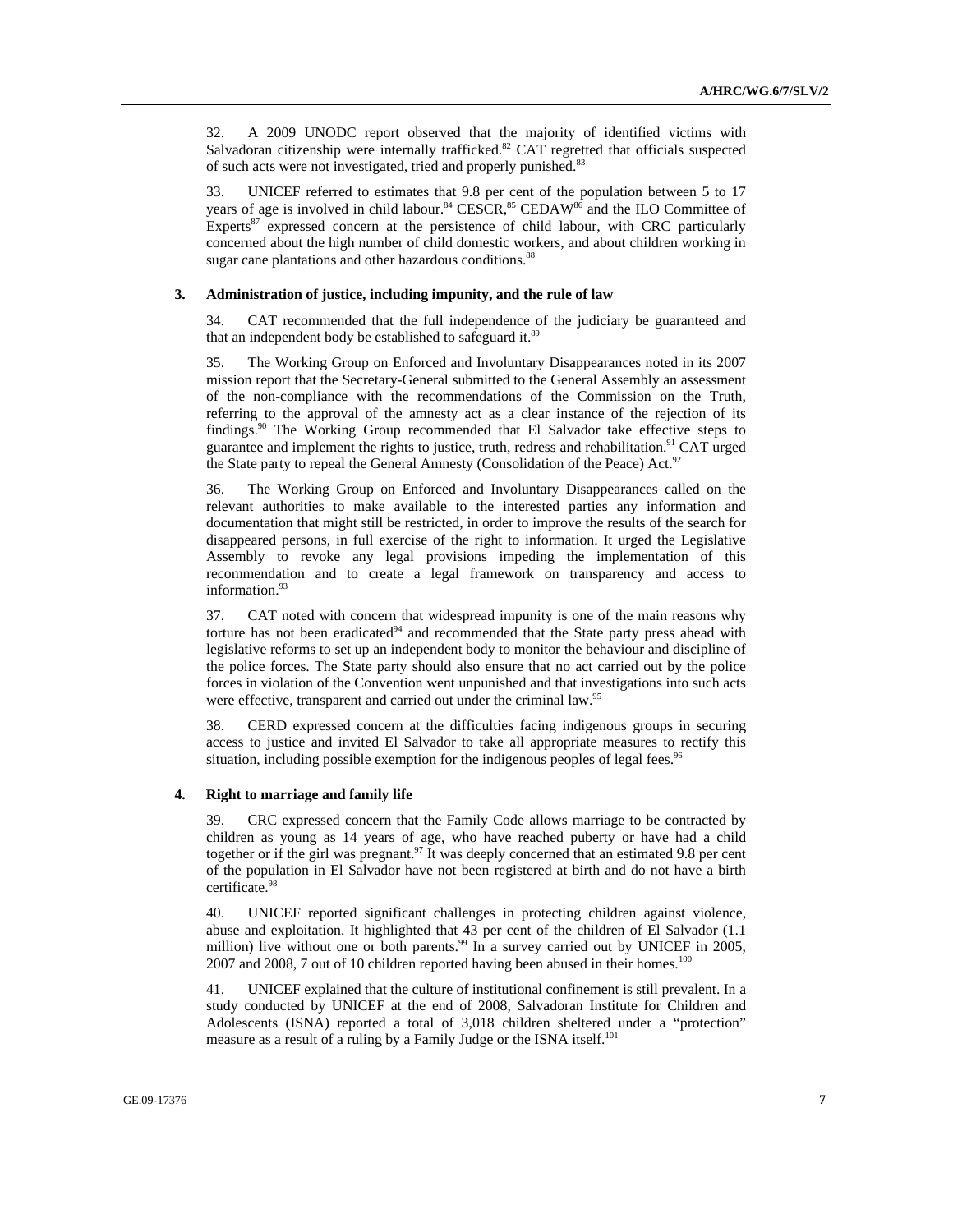42. CRC expressed concern that adequate priority is not given to domestic adoptions.<sup>102</sup> UNICEF submitted that there are no formally established administrative procedures for adoption, therefore arbitrary and personal criteria are applied by some staff; and that there are some irregularities in adoption, a challenge is to have properly trained staff specializing on the topic of trafficking to detect any irregular adoption.<sup>103</sup>

#### **5. Freedom of religion or belief, expression, association and peaceful assembly, and right to participate in public and political life**

43. CERD encouraged El Salvador to take the necessary steps to facilitate unrestricted access by indigenous people to pre-Hispanic centres to hold their religious ceremonies.<sup>104</sup>

44. On 14 July 2006, the Special Representative of the Secretary-General on the situation of human rights defenders drew the urgent attention of the Government to the information received concerning members of the Confederation of Salvadoran Workers' Unions (CSTS). According to the information received, on 6 July 2006, the Secretary of CSTS was a victim of ill-treatment at the hands of the police and the offices of CSTS were searched without a judicial warrant. It was feared that these incidents were linked to the actions of CSTS in defence of trade union freedom.<sup>105</sup>

45. While acknowledging the presence of women in high-level appointed positions, CEDAW, in 2008, was concerned by their low representation in elected bodies and, inter alia, urged that the forthcoming electoral law include measures to guarantee women's equal participation.106 CERD was concerned at the low level of indigenous participation in government and in the management of public affairs at all levels and in the public service.<sup>107</sup> CMW was concerned that Salvadoran migrant workers abroad are not able to exercise their right to vote.<sup>108</sup>

#### **6. Right to work and to just and favourable conditions of work**

46. UNICEF noted gender inequity in the job market, in terms of workplace insertion and wages received, indicating that no concrete actions have been taken to tackle this shortfall.<sup>109</sup> Concern was expressed by CESCR<sup>110</sup> and CEDAW<sup>111</sup> regarding the critical situation of women's labour rights in the *maquiladora* industries. CEDAW was also concerned at the precarious situation of domestic workers and women migrant workers in the informal and rural sectors.<sup>112</sup>

47. In 2006, CESCR noted with concern that, although freedom of association and the right to strike are recognized in the Constitution and the Labour Code, in practice the exercise of these rights faces a series of obstacles.<sup>113</sup> The HR Committee recommended that El Salvador guarantee everyone the right to form and join trade unions.<sup>114</sup> In 2009, the ILO Committee of Experts requested El Salvador to ensure the application of the ILO Right to Organise and Collective Bargaining Convention to public employees, including, if necessary, through reforming the Constitution;<sup>115</sup> to take the necessary measures to amend article 221 of the Constitution so that strikes are possible in the public sector, with the sole possible exception of public servants exercising authority in the name of the State;<sup>116</sup> and to allow the election of foreign workers to trade union office.<sup>117</sup>

#### **7. Right to social security and to an adequate standard of living**

48. CESCR deplored the great inequality in wealth distribution in El Salvador and the growing polarization between rich and poor.<sup>118</sup> UNICEF noted that the inequality gap is one of the highest in the region; 6 out of 10 children live in poverty;<sup>119</sup> and that remittances continued to buttress the economy and account for 17.0 per cent of GDP, which is far higher than the tax burden  $(13.4 \text{ per cent})$ .<sup>120</sup>

49. UNICEF reported that around 2 million Salvadorans, accounting for close to 30 per cent of the population currently residing in the country, mainly young males, have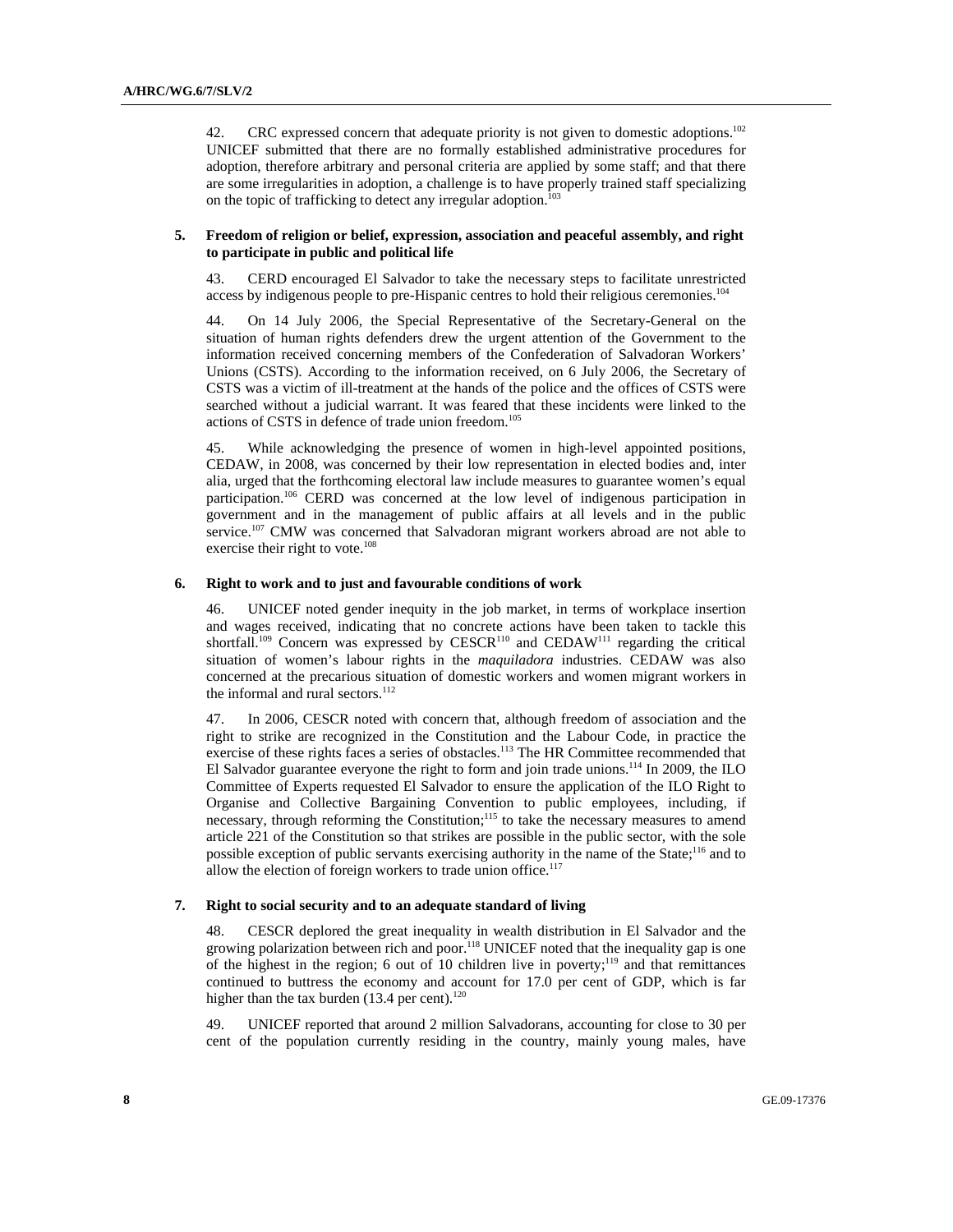emigrated.<sup>121</sup> CESCR also noted with concern that the number of people working in the informal sector continued to be alarming.<sup>122</sup> CESCR recommended taking the necessary measures to encourage the population to remain in the country, through the creation of jobs and the payment of fair salaries, and urged it to provide assistance to women who are heads of single-parent families, and to implement support programmes for children and adolescents whose parents have emigrated.<sup>123</sup>

50. CESCR noted with concern reports that the social security system adopted in 1998 entrusted the administration of the pension fund to private organizations, dispensing with the principle of solidarity of the redistributive system, $124$  and that the minimum coverage provided for in the new social security system is not sufficient to guarantee a decent standard of living and does not enable pensioners and their families to acquire the basic food basket.<sup>125</sup>

51. CESCR noted that access to health services is limited owing to the lack of financial means allocated to the public sector, and by the preference for a private-sector approach to the management, financing and provision of services, to the detriment of those who are unable to pay for such services.<sup>126</sup> It recommended taking the necessary measures to consolidate a national health system based on equity and accessibility, guaranteeing essential health services for the entire population, in particular for vulnerable groups, by increasing the budget allocated for such purposes.<sup>127</sup>

52. CRC expressed concern about the high number of teenage pregnancies<sup>128</sup> and CEDAW was also alarmed at the high number of illegal abortions.<sup>129</sup> In 2004, the Special Rapporteur on violence against women stressed that the criminalization of abortion is discriminatory as the majority of cases involving illegal abortions brought before the courts involve poor and under-educated young women.<sup>130</sup> CEDAW recommended, inter alia, the strengthening of family planning programmes addressed to women and men. It also urged El Salvador to facilitate a national dialogue on women's right to reproductive health, including on the consequences of restrictive abortion laws.<sup>131</sup> UNICEF noted that in 2009, the Government incorporated education in sexual and reproductive health in the school curriculum.<sup>132</sup> A similar concern was expressed by CAT in 2009.<sup>133</sup>

53. UNICEF indicated that between 2005 and 2006, 26.8 per cent of maternal deaths pertained to 15 to 19 year olds.<sup>134</sup> CESCR noted with concern that clandestine abortions and HIV/AIDS are among the principal causes of women's death.<sup>135</sup> UNICEF indicated that 22 per cent of cases of pregnant women with HIV concern girls between 10 and 19 years of age and more than half of all positive cases are persons under 24 years of age.<sup>136</sup> CEDAW urged El Salvador to address the gender aspects of HIV/AIDS.<sup>137</sup>

54. While welcoming the explicit recognition of the right to housing as a human right in the 2005 National Housing Policy,<sup>138</sup> CESCR called upon El Salvador to ensure that housing is constructed in accordance with the standards for resisting earthquakes and cyclones, and to adopt a national territorial classification plan, avoiding construction in areas prone to natural disasters.<sup>139</sup>

#### **8. Right to education and to participate in the cultural life of the community**

55. UNICEF,<sup>140</sup> CRC,<sup>141</sup> CEDAW<sup>142</sup> and the ILO Committee of Experts<sup>143</sup> noted improvements in education coverage. The ILO Committee of Experts requested El Salvador to intensify its efforts to improve the working of the education system in the country.<sup>144</sup> CEDAW urged El Salvador, inter alia, to continue taking proactive measures to reduce the illiteracy rate of women, and design programmes, inter alia, to prevent and reduce the dropout rate of girls and young women, including pregnant students and young mothers.<sup>145</sup>

56. UNICEF noted that access to safe spaces for recreation and leisure for children and their families continues to be a challenge. $146$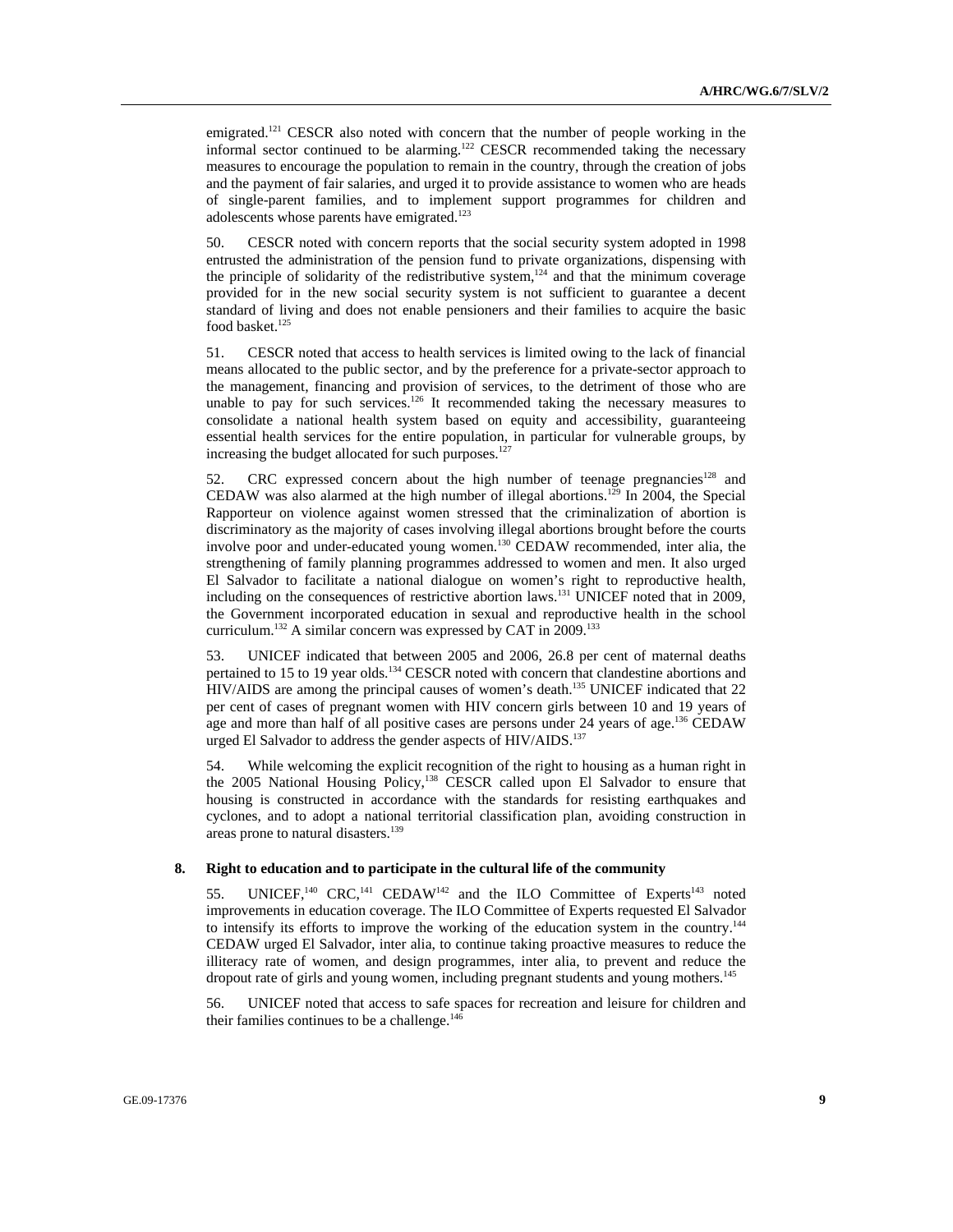#### **9. Minorities and indigenous peoples**

57. CERD noted that, according to El Salvador, it is difficult to identify indigenous people, since they sometimes prefer not to identify themselves as such. It also noted that, according to some reports, this is due in large part to the events of 1932 and 1983, when large numbers of indigenous people were murdered. It was seriously concerned that the persons responsible for those acts have not been identified, tried and punished.<sup>147</sup> It encouraged El Salvador to put into effect the recommendations made by the Inter-American Commission on Human Rights and adopt a programme of reparation and where possible material compensation for the victims, thus creating a climate of trust that will enable the indigenous people to assume their identity without fear.<sup>148</sup>

#### **10. Migrants, refugees and asylum-seekers**

58. While welcoming the conclusion by El Salvador of bilateral and multilateral agreements,<sup>149</sup> CMW was concerned that frontier workers are at very high risk of being subjected to inequitable working conditions and other abuses and encouraged El Salvador to implement the El Salvador-Honduras Pilot Project for regularization aimed at improving the situation of frontier workers and to include in its national legislation the definition of frontier worker and specific provisions related to the protection of their rights.<sup>150</sup>

59. CAT regretted the allegations that the principle of "non-refoulement" was not always observed.<sup>151</sup>

60. CMW invited El Salvador to ensure that migrant workers and their families are only expelled from its territory pursuant to a decision taken by the competent authority following a procedure established by law and in conformity with ICRMW, and that this decision can be reviewed on appeal.<sup>152</sup>

#### **11. Human rights and counter-terrorism**

61. On 1 October 2007, the Special Rapporteur on the promotion and protection of human rights and fundamental freedoms while countering terrorism addressed the Government in connection with the definition contained in article 1 of the Special act against acts of terrorism  $(2006)$ , whose scope he considered excessively broad and vague.<sup>153</sup> In 2009, the ILO Committee of Experts requested El Salvador to provide information concerning the application in practice of the 2006 Anti-Terrorist Law including a copy of court rulings that have been issued in those cases in which the law has been applied to demonstrators who had not committed acts of violence.<sup>154</sup>

# **III. Achievements, best practices, challenges and constraints**

62. According to the Special Rapporteur on violence against women, inequalities underlay current social unrest in the country, and constituted the factors, along with military repression, that triggered the 12 years of civil war from 1980 to 1992.155

63. In 2006, CESCR noted that, during the period covered by the report, El Salvador was struck by a number of natural disasters.<sup>156</sup> In 2004, CRC acknowledged that the process of national reconciliation, after 12 years of armed conflict (1980–1992), still posed difficulties.<sup>157</sup>

64. On the Fifteenth Anniversary of the El Salvador's Peace Accords, the United Nations Secretary-General said El Salvador continues to face challenges in areas such as public security, social equity and environmental protection, and noted that the Millennium Development Goals provide a working agenda to help fulfil the promise of the peace accords.158 In 2009, UNICEF reported that exclusion, inequality and violence remain as main structural challenges, and have been accentuated by oil and food price increases and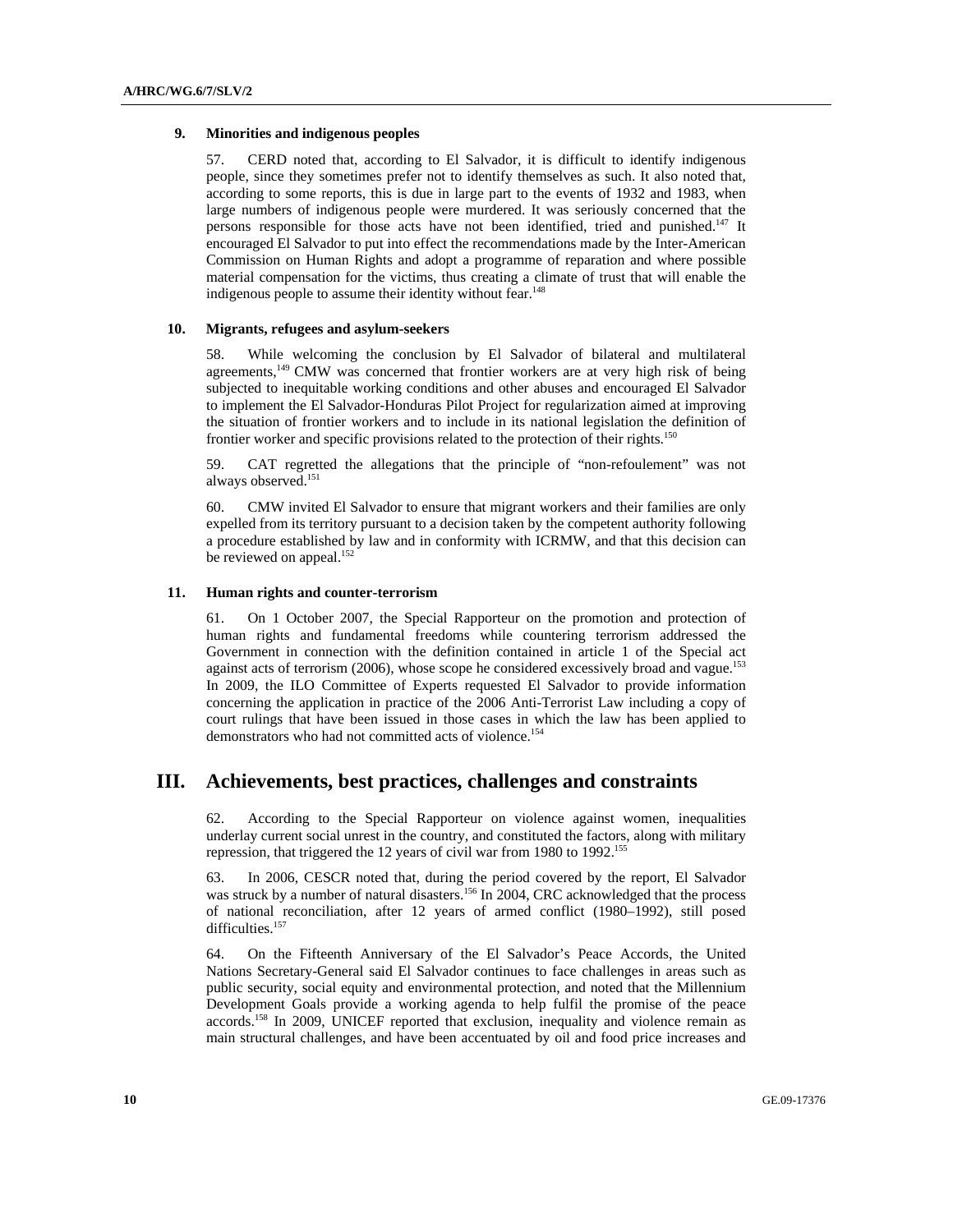the global economic crisis, with their particular impact on children and the most vulnerable population.159

# **IV. Key national priorities, initiatives and commitments**

## **A. Pledges by the State**

65. The Committee welcomed the willingness of the Government to institute a policy of full acknowledgement of its international obligations in the field of human rights arising from the international treaties ratified by the State party, and to recognize the right of victims of human rights violations to know the truth, to have access to justice and to obtain adequate reparation.<sup>160</sup>

## **B. Specific recommendations for follow-up**

66. In 2003, the HR Committee requested that El Salvador provide information, within one year, on the recommendations, given in paragraphs 7, 12, 13 and 18, relating to review of the statute of limitations, follow-up of the Truth Commission's recommendations, complicity of the National Civil Police in human rights violations, security of the Procurator and his or her staff and clarification of the definition of torture in the Criminal Code.<sup>161</sup> No follow-up response was submitted.

67. In 2006, CERD requested that El Salvador provide information, within one year, on the implementation of its recommendations, contained in paragraphs 10, 12 and 15, in relation to ratification of ILO Convention No. 169 concerning Indigenous and Tribal Peoples, implementation of ICRMW and agreements concluded to regularize the situation of Nicaraguan migrant workers, amendment of the General Amnesty Act and, inter alia, creation of climate of trust for indigenous peoples to assume their identity without fear.<sup>162</sup> No follow-up response was submitted.

68. Following its 2007 mission, the Working Group on Enforced or Involuntary Disappearances, inter alia, called on the Legislative Assembly to review the legal provisions defining the offence of enforced disappearance, particularly the established penalties;<sup>163</sup> recommended that the Government should take steps so that those presumed to be responsible for enforced disappearances shall be liable under civil law;<sup>164</sup> and strongly recommended the creation and implementation of an effective plan to search for disappeared persons (not limited to missing children), that should include genuine participation by civil society organizations and be sanctioned by the legislature.<sup>165</sup>

69. In 2008, CEDAW requested that El Salvador provide, within two years, written information on the steps undertaken to implement the recommendations in paragraphs 24 and 28 related to measures to address violence against women and to the participation of women in electoral and political processes. It recommended that El Salvador consider seeking technical cooperation and assistance for their implementation.<sup>166</sup>

70. CAT requested the State party to inform it, within one year, of the measures taken to comply with the recommendations contained in paragraphs 10 (definition of torture), 15 (General Amnesty (Consolidation of the Peace) Act and recommendations of the Truth Commission), 18 (deprivation of liberty) and 20 (violence against women and femicide).<sup>167</sup>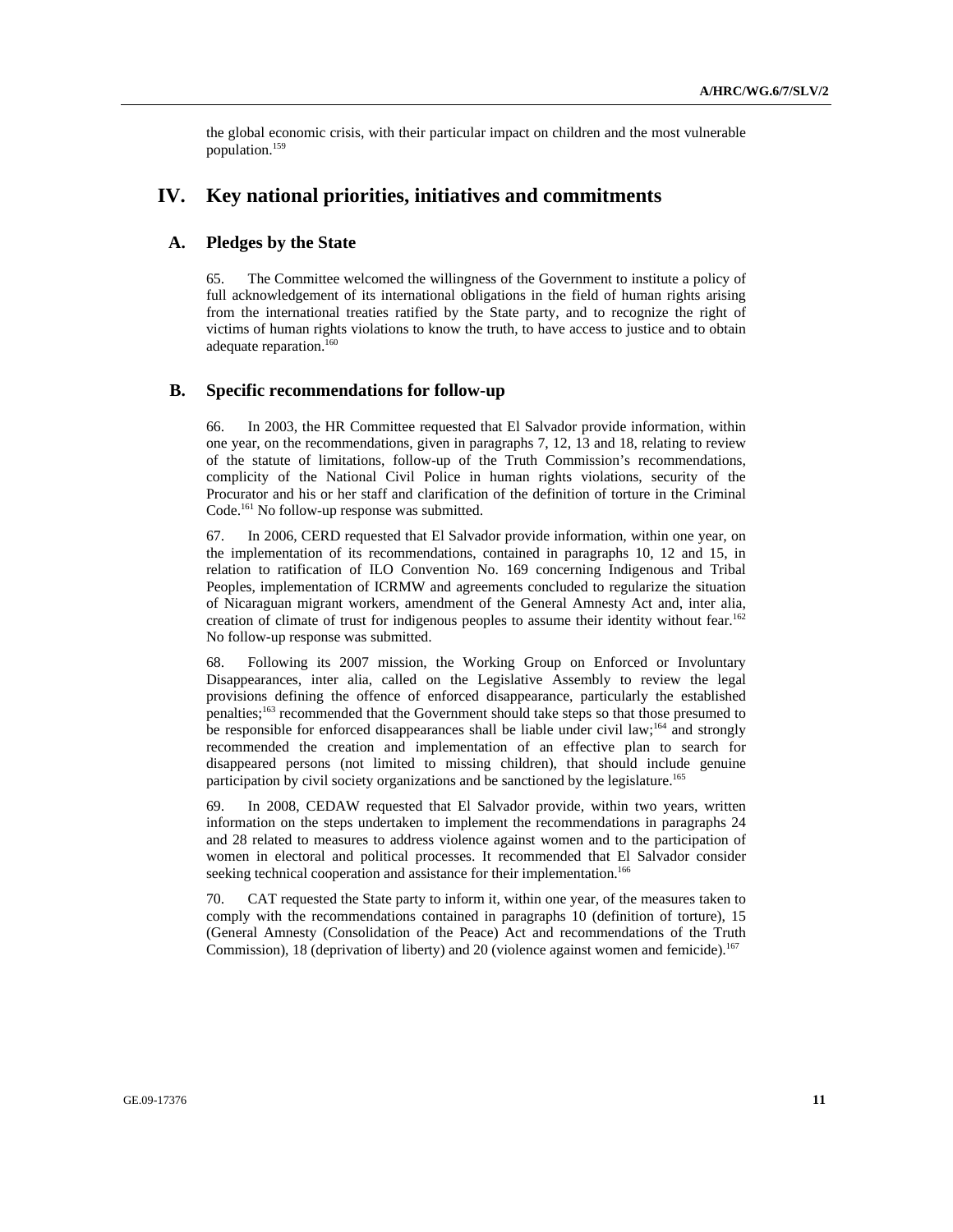# **V. Capacity-building and technical assistance**

71. The 2007–2011 United Nations Development Assistance Framework (UNDAF) outlined the need for action in priority areas including democratic governance, economic development and meeting the MDGs.<sup>168</sup>

## *Notes*

|                |                | Unless indicated otherwise, the status of ratifications of instruments listed in the table may be found<br>in Multilateral Treaties Deposited with the Secretary-General: Status as at 31 December 2006<br>(ST/LEG/SER.E.25), supplemented by the official website of the United Nations Treaty Collection |
|----------------|----------------|------------------------------------------------------------------------------------------------------------------------------------------------------------------------------------------------------------------------------------------------------------------------------------------------------------|
|                |                | database, Office of Legal Affairs of the United Nations Secretariat, http://treaties.un.org/.                                                                                                                                                                                                              |
| $\overline{c}$ | <b>ICERD</b>   | International Convention on the Elimination of All Forms of Racial Discrimination                                                                                                                                                                                                                          |
|                | <b>ICESCR</b>  | International Covenant on Economic, Social and Cultural Rights                                                                                                                                                                                                                                             |
|                | OP-ICESCR      | Optional Protocol to ICESCR                                                                                                                                                                                                                                                                                |
|                | <b>ICCPR</b>   | International Covenant on Civil and Political Rights                                                                                                                                                                                                                                                       |
|                | ICCPR-OP 1     | <b>Optional Protocol to ICCPR</b>                                                                                                                                                                                                                                                                          |
|                | ICCPR-OP 2     | Second Optional Protocol to ICCPR, aiming at the abolition of the death penalty                                                                                                                                                                                                                            |
|                | <b>CEDAW</b>   | Convention on the Elimination of All Forms of Discrimination against Women                                                                                                                                                                                                                                 |
|                | OP-CEDAW       | Optional Protocol to CEDAW                                                                                                                                                                                                                                                                                 |
|                | <b>CAT</b>     | Convention against Torture and Other Cruel, Inhuman or Degrading Treatment or<br>Punishment                                                                                                                                                                                                                |
|                | OP-CAT         | Optional Protocol to CAT                                                                                                                                                                                                                                                                                   |
|                | <b>CRC</b>     | Convention on the Rights of the Child                                                                                                                                                                                                                                                                      |
|                | OP-CRC-AC      | Optional Protocol to CRC on the involvement of children in armed conflict                                                                                                                                                                                                                                  |
|                | OP-CRC-SC      | Optional Protocol to CRC on the sale of children, child prostitution and child<br>pornography                                                                                                                                                                                                              |
|                | <b>ICRMW</b>   | International Convention on the Protection of the Rights of All Migrant Workers and                                                                                                                                                                                                                        |
|                |                | Members of Their Families                                                                                                                                                                                                                                                                                  |
|                | <b>CRPD</b>    | Convention on the Rights of Persons with Disabilities                                                                                                                                                                                                                                                      |
|                | <b>OP-CRPD</b> | Optional Protocol to the Convention on the Rights of Persons with Disabilities                                                                                                                                                                                                                             |
|                | <b>CED</b>     | International Convention for the Protection of All Persons from Enforced                                                                                                                                                                                                                                   |
|                |                | Disappearance.                                                                                                                                                                                                                                                                                             |
| 3              |                | Adopted by the General Assembly in its resolution 63/117 of 10 December 2008. Article 17,                                                                                                                                                                                                                  |
|                |                | paragraph 1, of OP-ICESCR states that "The present Protocol is open for signature by any State that                                                                                                                                                                                                        |
|                |                | has signed, ratified or acceded to the Covenant".                                                                                                                                                                                                                                                          |
| $\overline{4}$ |                | Protocol to Prevent, Suppress and Punish Trafficking in Persons, Especially Women and Children,                                                                                                                                                                                                            |
|                |                | supplementing the United Nations Convention against Transnational Organized Crime.                                                                                                                                                                                                                         |
| 5              |                | 1951 Convention relating to the Status of Refugees and its 1967 Protocol, 1954 Convention relating                                                                                                                                                                                                         |
|                |                | to the status of Stateless Persons and 1961 Convention on the Reduction of Statelessness.                                                                                                                                                                                                                  |
| 6              |                | Geneva Convention for the Amelioration of the Condition of the Wounded and Sick in Armed Forces                                                                                                                                                                                                            |
|                |                | in the Field (First Convention); Geneva Convention for the Amelioration of the Condition of                                                                                                                                                                                                                |
|                |                | Wounded, Sick and Shipwrecked Members of Armed Forces at Sea (Second Convention);                                                                                                                                                                                                                          |
|                |                | Convention relative to the Treatment of Prisoners of War (Third Convention); Convention relative to                                                                                                                                                                                                        |
|                |                | the Protection of Civilian Persons in Time of War (Fourth Convention); Protocol Additional to the                                                                                                                                                                                                          |
|                |                | Geneva Conventions of 12 August 1949, and relating to the Protection of Victims of International                                                                                                                                                                                                           |
|                |                | Armed Conflicts (Protocol I); Protocol Additional to the Geneva Conventions of 12 August 1949, and                                                                                                                                                                                                         |
|                |                | relating to the Protection of Victims of Non-International Armed Conflicts (Protocol II); Protocol                                                                                                                                                                                                         |
|                |                | Additional to the Geneva Conventions of 12 August 1949, and relating to the Adoption of an                                                                                                                                                                                                                 |
|                |                | Additional Distinctive Emblem (Protocol III). For the official status of ratifications, see Federal                                                                                                                                                                                                        |
|                |                | Department of Foreign Affairs of Switzerland, at                                                                                                                                                                                                                                                           |
|                |                | http://www.eda.admin.ch/eda/fr/home/topics/intla/intrea/chdep/warvic.html.                                                                                                                                                                                                                                 |
|                |                | International Labour Organization Convention No. 29 concerning Forced or Compulsory Labour;                                                                                                                                                                                                                |
|                |                | Convention No. 105 concerning the Abolition of Forced Labour, Convention No. 87 concerning                                                                                                                                                                                                                 |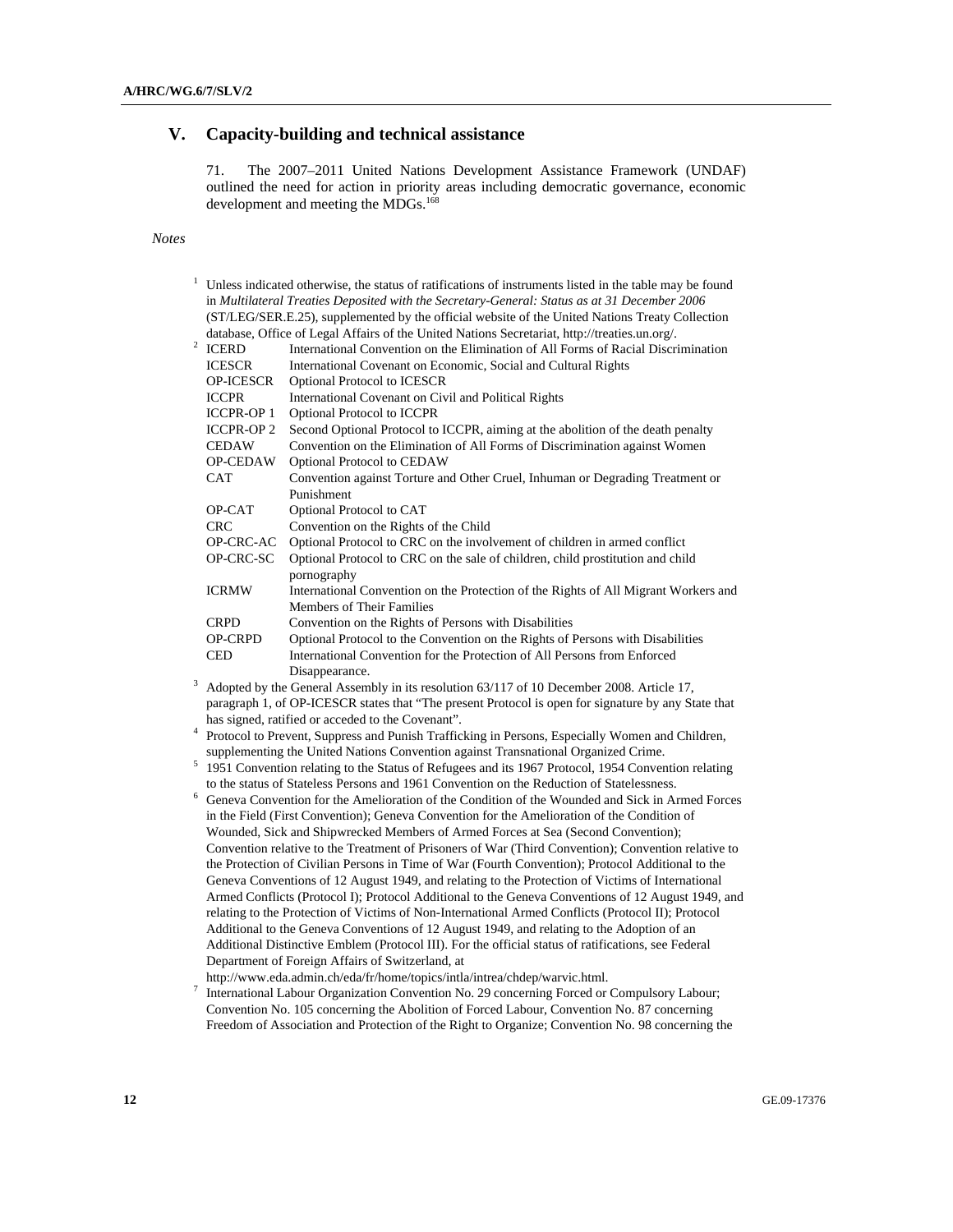Application of the Principles of the Right to Organize and to Bargain Collectively; Convention No. 100 concerning Equal Remuneration for Men and Women Workers for Work of Equal Value; Convention No. 111 concerning Discrimination in Respect of Employment and Occupation; Convention No. 138 concerning the Minimum Age for Admission to Employment; Convention No. 182 concerning the Prohibition and Immediate Action for the Elimination of the Worst Forms of Child Labour.

- Concluding observations of the Committee on the Elimination of Discrimination against Women (CEDAW/C/SLV/CO/7), para. 10; E/CN.4/2005/72/Add.2, para. 82 (b); CAT/C/SLV/CO/2, para. 30. 9
- Report of the Working Group on Enforced or Involuntary Disappearances (A/HRC/7/2/Add.2), para.
- 88; CEDAW/C/SLV/CO/7, para. 4; CAT/C/SLV/CO/2 para. 30.<br><sup>10</sup> Concluding observations of the Committee on the Elimination of Racial Discrimination (CERD/C/SLV/CO/13), para. 10.  $11$  Ibid, para. 18.
- 
- <sup>12</sup> CAT, *Official Records of the General Assembly, Fifty-fifth Session, Supplement No. 44 (A/55/44),*
- para. 172; CAT/C/SLV/CO/2, para. 31.<br><sup>13</sup> Concluding observations of the Committee on the Protection of the Rights of All Migrant Workers and Members of Their Families (CMW/C/SLV/CO/1), para. 14.
- <sup>14</sup> A/HRC/7/2/Add.2, para. 88; Concluding observations of the Committee on the Rights of the Child
- (CRC/C/OPAC/SLV/CO/1), para. 5 (e).<br><sup>15</sup> Concluding observations of the Committee on the Rights of the Child (CRC/C/15/Add.232), para. 58
- (i). 16 Conclusions and recommendations of the Committee against Torture,  $(CAT/C/SLV/CO/2)$ , para. 29. 17 Ibid., para. 30.
- 
- <sup>18</sup> UNICEF submission to the UPR on El Salvador, p. 1, available at
- http://www.ohchr.org/EN/HRBodies/UPR/Pages/Documentation.aspx. 19 ILO Committee of Experts on the Application of Conventions and Recommendations, Individual Observation concerning ILO Worst Forms of Child Labour Convention, 1999 (No. 182), 2009,
- Geneva, doc. No. (ILOLEX) 062009SLV182, p. 1. 20 CAT/C/SLV/CO/2, para. 10.
- 
- $21$  Ibid., para. 6.
- <sup>22</sup> For the list of national human rights institutions with accreditation status granted by the International Coordinating Committee of National Institutions for the Promotion and Protection of Human Rights (ICC), see A/HRC/10/55, annex I.<br><sup>23</sup> Concluding Observations of the Human Rights Committee (CCPR/CO/78/SLV), para. 13.
- 
- <sup>24</sup> UNICEF submission to the UPR on El Salvador, p. 5.<br><sup>25</sup> CAT/C/SI V/CO/2, para 25
- CAT/C/SLV/CO/2, para. 25.
- 26 CEDAW/C/SLV/CO/7, paras. 19–20.
- 27 A/HRC/7/2/Add.2 para. 52.
- <sup>28</sup> Concluding observations of the Committee on Economic, Social and Cultural Rights (E/C.12/SLV/CO/2), para. 46. 29 CRC/C/15/Add.232, para. 22.
- 
- 30 CERD/C/SLV/CO/13, para. 19.
- <sup>31</sup> ILO Committee of Experts on the Application of Conventions and Recommendations, Individual Direct Request concerning Worst Forms of Child Labour Convention, 1999 (No. 182), 2009, Geneva, doc. No. (ILOLEX) 092009SLV182, p. 2. 32 Ibid., p. 1.
- 
- 
- $^{33}$  CEDAW/C/SLV/CO/7, para. 5.<br> $^{34}$  E/C.12/SLV/CO/2, paras. 19 and 38.
- $35$  The following abbreviations have been used for this document:
	- CERD Committee on the Elimination of Racial Discrimination CESCR Committee on Economic, Social and Cultural Rights HR Committee Human Rights Committee CEDAW Committee on the Elimination of Discrimination against Women CAT Committee against Torture CRC Committee on the Rights of the Child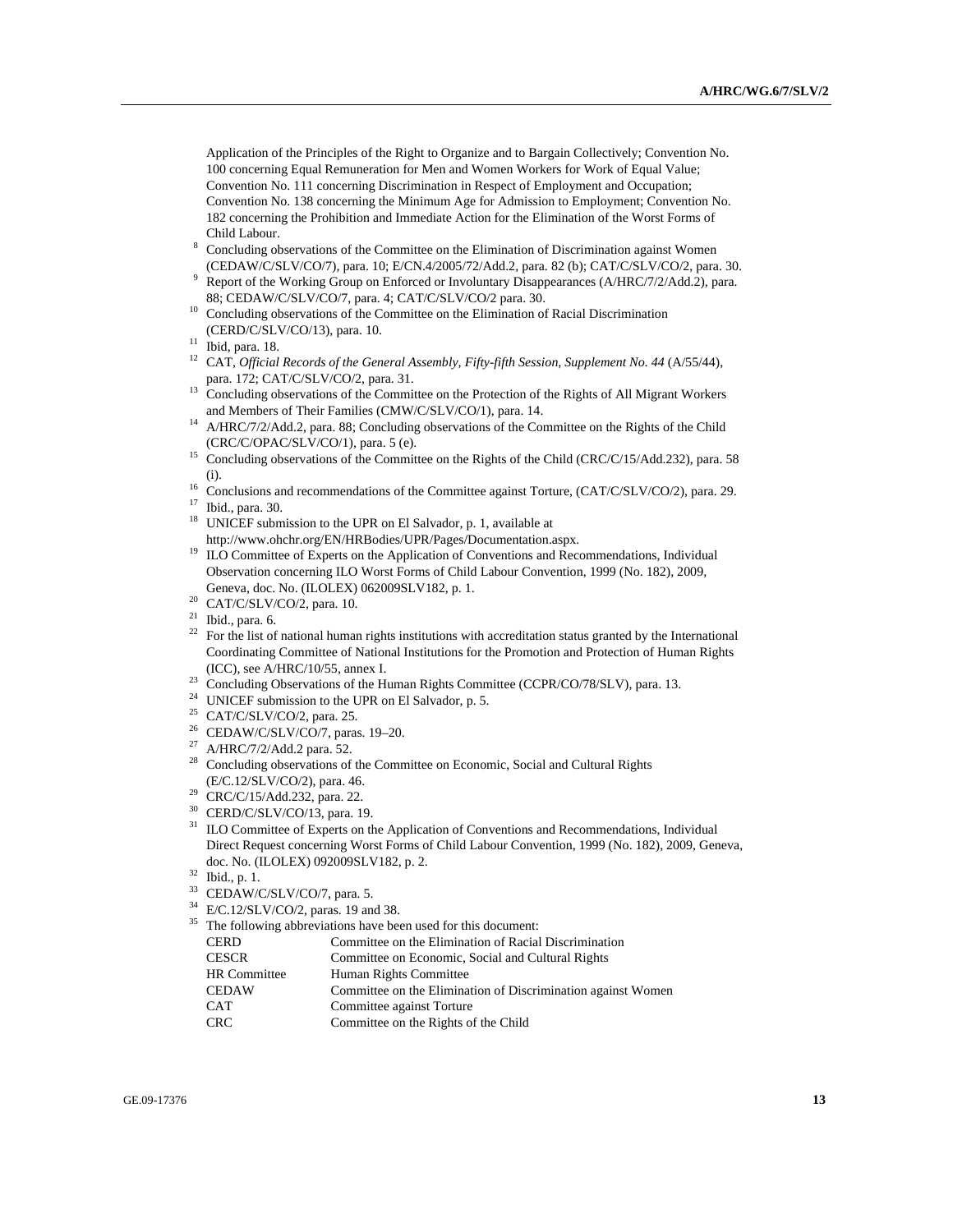CMW Committee on the Protection of the Rights of All Migrant Workers and Their Families

- CRPD Committee on the Rights of Persons with Disabilities.<br><sup>36</sup> E/CN.4/2003/16; A/57/178.<br><sup>37</sup> E/CN.4/2005/72/A44.2
- 
- $^{37}$  E/CN.4/2005/72/Add.2.<br> $^{38}$  A/HDC/7/2/Add.2.
- $^{38}$  A/HRC/7/2/Add.2.
- $\frac{39}{40}$  Ibid., para. 9.
- The questionnaires included in this section are those which have been reflected in an official report by
- a special procedure mandate holder.<br><sup>41</sup> See (a) report of the Special Rapporteur on trafficking in persons, especially in women and children (E/CN.4/2006/62) and the Special Rapporteur on the sale of children, child prostitution and child pornography (E/CN.4/2006/67), joint questionnaire on the relationship between trafficking and the demand for commercial sexual exploitation sent in July 2005; (b) report of the Special Rapporteur on the sale of children, child prostitution and child pornography (A/HRC/4/31), questionnaire on the sale of children's organs sent in July 2006; (c) report of the Special Rapporteur on trafficking in persons, especially women and children (A/HRC/4/23), questionnaire on issues related to forced marriages and trafficking in persons sent in 2006; (d) report of the Special Rapporteur on the human rights of migrants (A/HRC/4/24), questionnaire on the impact of certain laws and administrative measures on migrants sent in 2006; (e) report of the Special Rapporteur on the right to education (A/HRC/4/29), questionnaire on the right to education of persons with disabilities sent in 2006; (f) report of the Special Representative of the Secretary-General on the issue of human rights and transnational corporations and other business enterprises (A/HRC/4/35/Add.3), questionnaire on human rights policies and management practices; (g) report of the Special Rapporteur on the situation of human rights and fundamental freedoms of indigenous people (A/HRC/6/15), questionnaire on the human rights of indigenous people sent in August 2007; (h) report of the Special Rapporteur on the sale of children, child prostitution and child pornography (A/HRC/7/8), questionnaire on assistance and rehabilitation programmes for child victims of sexual exploitation sent in July 2007; (i) report of the Special Rapporteur on the right to education (A/HRC/8/10), questionnaire on the right to education in emergency situations sent in 2007; (j) report on the Special Rapporteur on trafficking in persons, especially women and children (A/HRC/10/16 and Corr.1), questionnaire on trafficking in persons, especially women and children; (k) report of the independent expert on the question of human rights and extreme poverty to the eleventh session of the Council (June 2009) (A/HRC/11/9), questionnaire on Cash Transfer Programmes, sent in October 2008; (l) report of the Special Rapporteur on the right to education (June 2009) (A/HRC/11/8), questionnaire on the right to education for persons in detention; (m) report of the Special Rapporteur on violence against women, (June 2009) (A/HRC/11/6), questionnaire on violence against women and political economy; (n) report of the Special Rapporteur on contemporary forms of slavery, including its causes and consequences (A/HRC/12/21), questionnaire on national legislation and initiatives addressing the issue of bonded labour; (o) report of the Special Rapporteur on the right to food to the twelfth session of the Council (A/HRC/12/31), questionnaire on world food and nutrition security; (p) report of the Special Rapporteur on the sale of children, child prostitution and child pornography (A/HRC/12/23), questionnaire on measures to prevent and combat online child pornography.<br><sup>42</sup> Joint questionnaire on the relationship between trafficking and the demand for commercial sexual
- exploitation; questionnaire on assistance and rehabilitation programmes for child victims of sexual exploitation; questionnaire on the right to education in emergency situations; questionnaire on violence against women and political economy; questionnaire on national legislation and initiatives addressing the issue of bonded labour; questionnaire on measures to prevent and combat online child pornography; and questionnaire on world food and nutrition security. 43 A/HRC/10/9, para. 148.
- 
- $^{44}$  CAT/C/SLV/CO/2, para. 4.
- $^{45}$  E/C.12/SLV/CO/2, para. 10.
- $^{46}$  CEDAW/C/SLV/7, para. 21.
- $^{47}$  Ibid., para. 24.
- <sup>48</sup> Ibid., para. 14.<br><sup>49</sup> E/C 12/SI V/C
- E/C.12/SLV/CO/2, para. 22.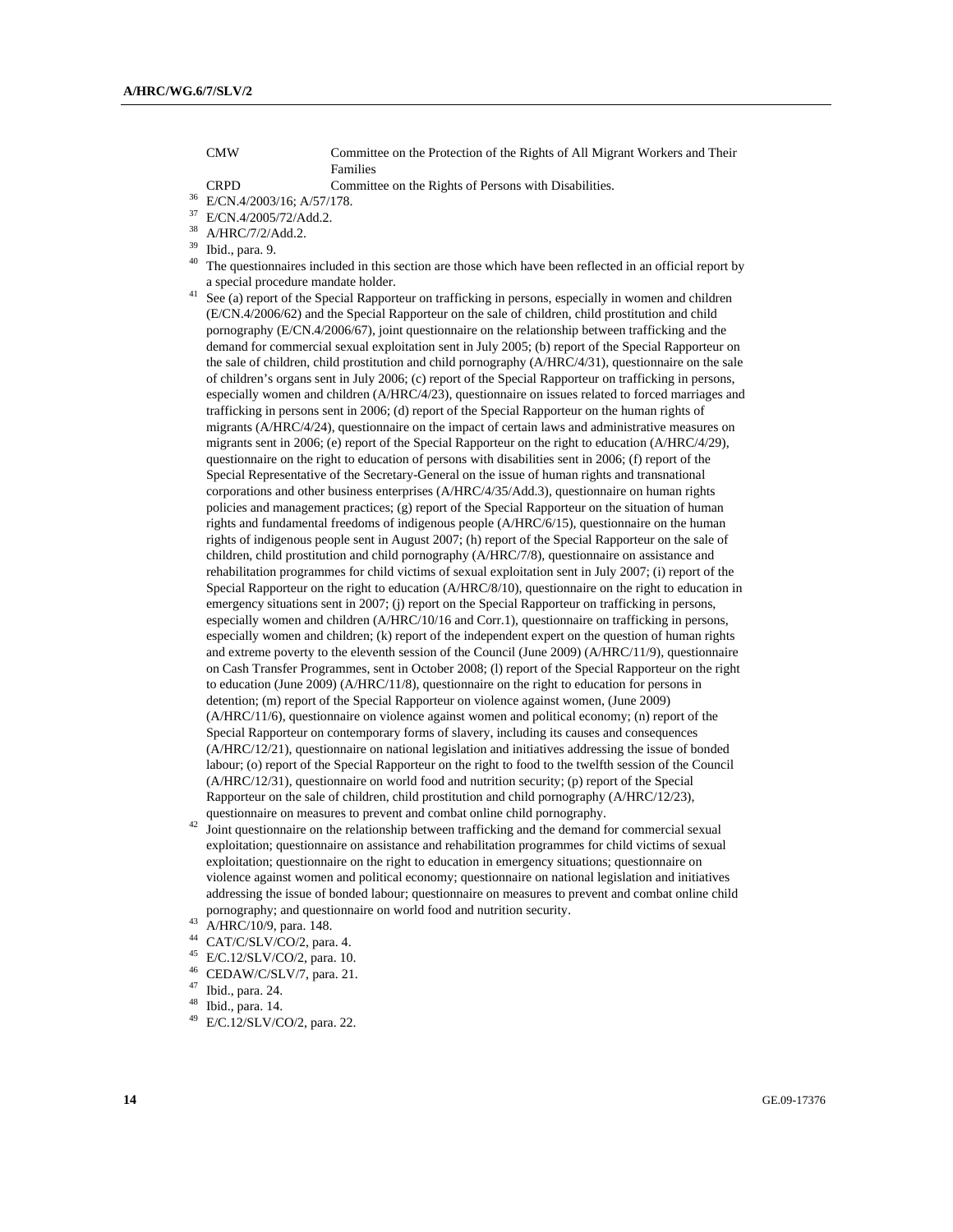- 
- <sup>50</sup> CRC/C/15/Add.232, para. 68.<br><sup>51</sup> CERD/C/SLV/CO/13, para. 7.
- 
- 
- 
- 
- 
- 
- 
- <sup>52</sup> Ibid., para. 9.<br>
<sup>53</sup> E/C.12/SLV/CO/2, para. 18.<br>
<sup>54</sup> CERD/C/SLV/CO/13, para. 11.<br>
<sup>55</sup> CRC/C/15/Add.232, paras. 25–26.<br>
<sup>56</sup> CMW/C/SLV/CO/1, para. 24.<br>
<sup>57</sup> CAT/C/SLV/CO/2, para. 5.<br>
<sup>58</sup> A/HRC/7/2/Add.2 para. 24.<br>
- 
- 
- 
- 
- 
- 
- 
- 
- 
- 
- 
- 
- http://www.undg.org/rcar07.cfm?fuseaction=RCAR&ctyIDC=ELS&P=589.<br>
60 Report of the Secretary-General on the situation in Central America (A/60/218), pp. 6 and 7.<br>
<sup>61</sup> UNICEF submission to the UPR on El Salvador, p. 1.<br>
<sup></sup> Direct Request concerning ILO Freedom of Association and Protection of the Right to Organise<br>Convention, 1948 (No. 87), 2009, Geneva, doc. No. (ILOLEX) 092009SLV087, p.1. Convention, 1948 (No. 87), 2009, Geneva, doc. No. (ILOLEX) 092009SLV087, p.1.<br>
<sup>73</sup> E/C.12/SLV/CO/2, para. 9.<br>
<sup>74</sup> CCPR/CO/78/SLV , para. 13.<br>
<sup>75</sup> CAT/C/SLV/CO/2, para. 26.<br>
<sup>76</sup> Ibid., para. 17.<br>
<sup>77</sup> Ibid., para. 18.<br>
	-
	-
	-
	-
	-
	-
	-
	-
	-
	-
	- http://www.unodc.org/documents/human-trafficking/Global\_Report\_on\_TIP.pdf.<br>
	<sup>83</sup> CAT/C/SLV/CO/2, para. 23.<br>
	<sup>84</sup> UNICEF submission to the UPR on El Salvador, p. 2.<br>
	<sup>85</sup> E/C.12/SLV/CO/2, para. 23.<br>
	<sup>86</sup> CEDAW/C/SLV/7, para
	-
	-
	-
	-
	- Observation concerning ILO Worst Forms of Child Labour Convention, 1999 (No. 182), 2009,
	-
	-
- Geneva, doc. No. (ILOLEX) 062009SLV182, p. 3.<br>
<sup>88</sup> CRC/C/15/Add.232, para. 61.<br>
<sup>89</sup> CAT/C/SLV/CO/2, para. 12.<br>
<sup>90</sup> A/HRC/7/2/Add.2, para. 63, See also CCPR/CO/78/SLV, paragraphs 6 and 7.<br>
<sup>91</sup> A/HRC/7/2/Add.2, para. 90.
	-
	-
	-
	-
	-
	-
	-
	-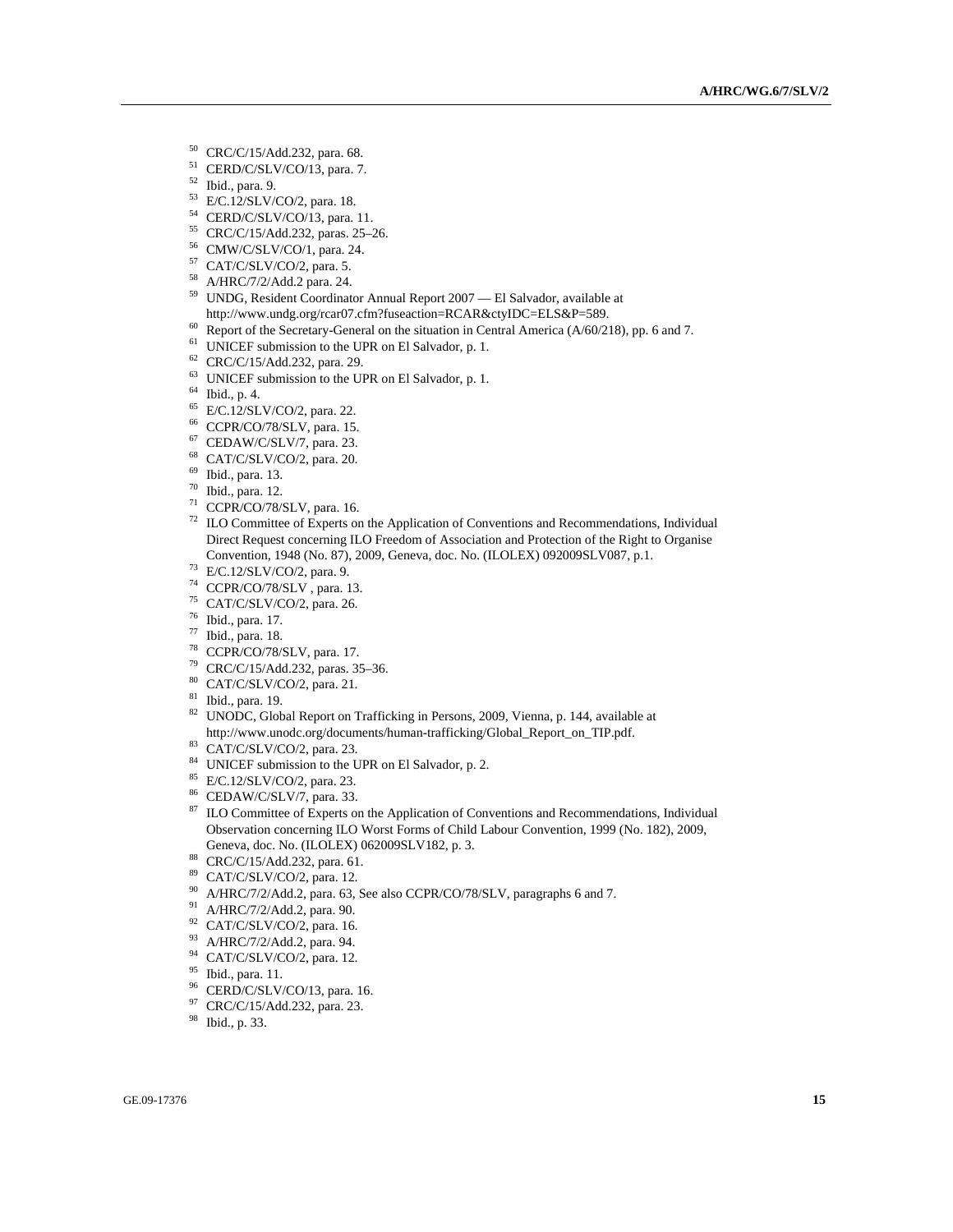- 
- 
- 
- 
- 
- 
- 
- 
- 
- 
- 
- 
- 
- 
- 
- 
- <sup>99</sup> UNICEF submission to the UPR on El Salvador, p. 4,<br>
101 Ibid., p. 1.<br>
101 Ibid., p. 4.<br>
102 CRC/C/15/Add.232, para. 39.<br>
103 UNICEF submission to the UPR on El Salvador, p. 4,<br>
104 CERD/C/SLV/CO/13, para. 254,<br>
105 A Direct Request concerning ILO Right to Organise and Collective Bargaining Convention, 1949 (No.
	- 98), 2009, Geneva, doc. No. (ILOLEX) 092009SLV098, p. 3.<br><sup>116</sup> ILO Committee of Experts on the Application of Conventions and Recommendations, Individual Direct Request concerning ILO Freedom of Association and Protection of the Right to Organise
	-
	-
	-
	-
	-
	-
	-
	-
	-
	-
	-
	-
	-
	-
	-
	-
	-
	-
	-
	-
	-
	-
	-
	-
	-
	-
- Convention, 1948 (No. 87), 2009, Genev, doc. No. (II.OLEX) 092009SLV087, p. 4.<br>
117 Ibid., p.3. See also, CMW/C/SLV/CO/1, paras. 31-32.<br>
118 E/C.12/SLV/CO/2, para. 17.<br>
119 UNICEF submission to the UPR on El Salvador, p. Observation concerning ILO Minimum Age Convention, 1973 (No. 138), 2009, Geneva, doc. No.
	- (ILOLEX) 062009SLV138, p. 2.  $144$  ILO Committee of Experts on the Application of Conventions and Recommendations, Individual Direct Request concerning ILO Worst Forms of Child Labour Convention, 1999 (No. 182), 2009, Geneva, doc. No. (ILOLEX) 092009SLV182, p. 2. 145 CEDAW/C/SLV/7, para. 30.
	-